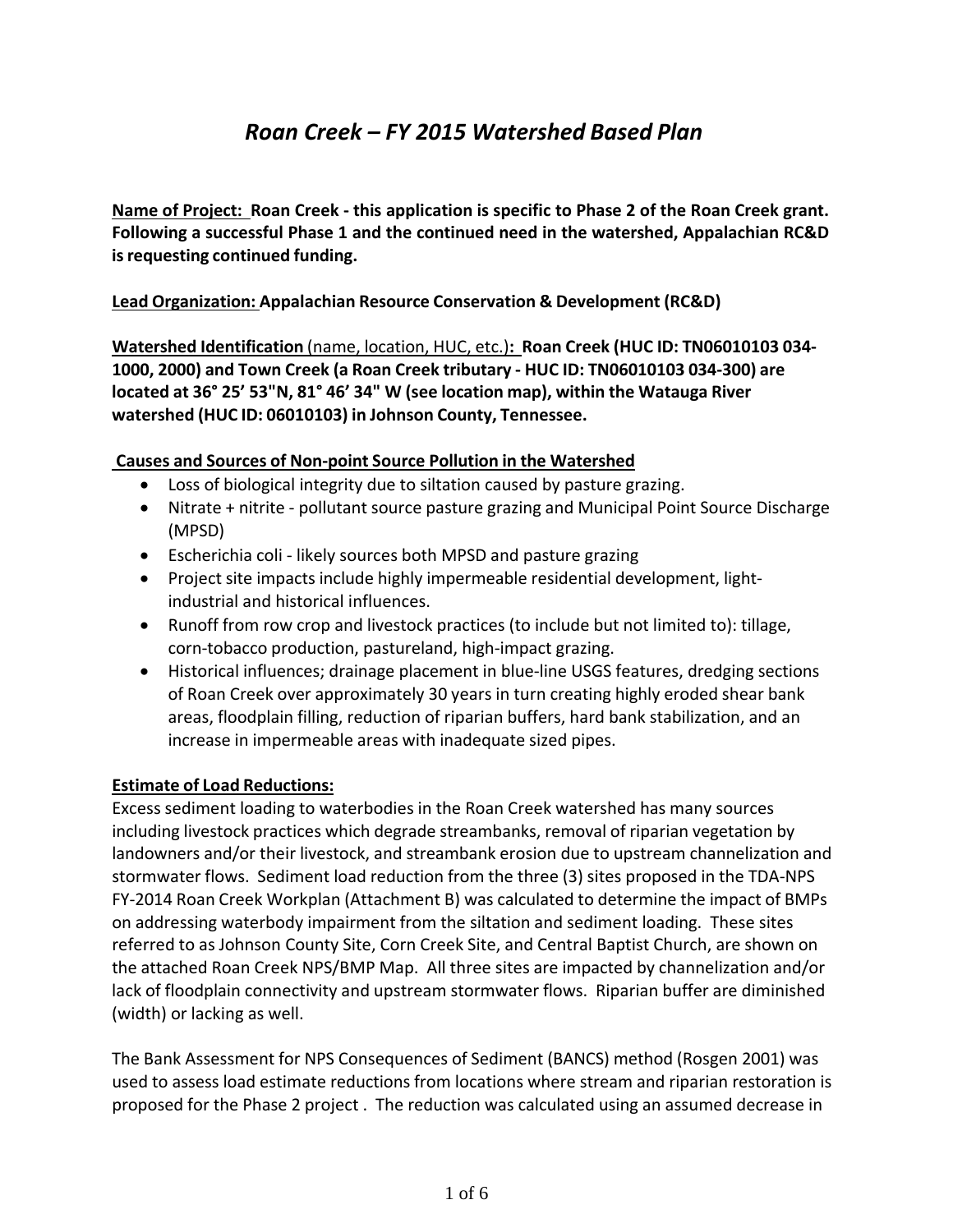bank erodibility ratings(Bank Erosion Hazard Index and Near Bank Stress) from moderate to low. BMP implementation at these three sites would reduce sediment export to the streams and lake from roughly **87 tons per year to 18 tons per year (~69 ton per year reduction)**. This is estimated using the three sites mentioned in this grant application over a stream length of 2,000 linear feet (ln ft) and approximately 22 acres.

Cattle exclusion and waste management BMPs are not proposed at the three preliminarily planned sites, thus, associated nitrate‐nitrite and *E. coli* load reductions could not be estimated for specific sites. However, estimated Nitrogen (N) load reduction (lbs/yr) per head of cattle (slaughter steer) associated with fencing cattle from waterbodies and establishing a terraced, vegetated riparian buffer (terrace and filter strip BMP for EPA Region 5 Model 6) is estimated at 232 lb N/yr. During Phase I of the Roan Creek Restoration Project, cattle exclusion was coupled with streambank stabilization at four (4) of the 14 projects.

#### **BMP List, Educational Activities and Budget**

- **Potential BMPsinclude:**
	- i. Streambank stabilization
	- ii. Riparian buffer enhancement
	- iii. Livestock exclusion
	- iv. Alternate watering sources
	- v.
- **EducationalActivities:**
	- vi. Arrange for local schools (elementary, highschool, colleges) to visit the Project Sites and view BMPs at work.
	- vii. Arranging volunteer riparian planting events.
	- viii. Working with local news media to educate the public on watershed issues.
	- ix. Educate landowners one at a time through BMP installation on their property.
	- x. Speaking at local schools (elementary, high school, colleges) to visit the Project Sites and view BMPs at work.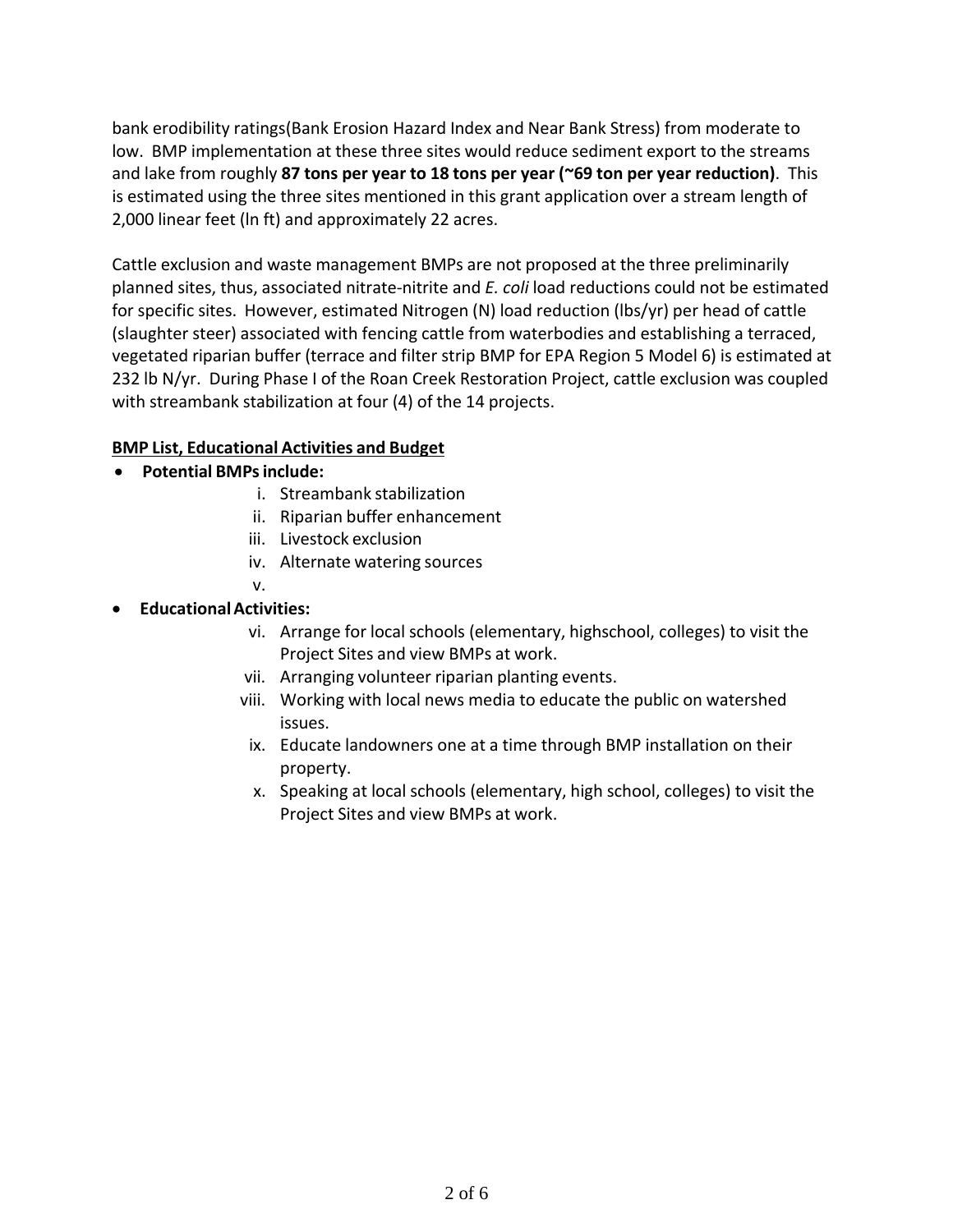**Budget Notes:** There are many non‐point source pollutant sites contributing sediment to these 303(d) listed streams within the ~163 square mile Subject Watershed. The below listed budget table is approximate and intended as a starting point for the project.

| <b>BMP Name</b>                       | Quantity                     | Cost/Unit                                                  | <b>Budget Estimate</b> |
|---------------------------------------|------------------------------|------------------------------------------------------------|------------------------|
| * Streambank Protection               | $^{\sim}4380$<br>linear feet | \$80.12 is the<br>2013 NRCS EQIP<br>rate                   | \$350,925.60           |
| *Livestock Exclusion Fence            | $^{\sim}6625$<br>linear feet | \$2.03/per foot is<br>the 2013 EQIP<br>rate                | \$11,102.00            |
| *Alternate Watering Source (Drinkers) | 8 drinkers                   | \$1,600.90 is the<br>2013 EQIP rate                        | \$10,545.10            |
| * Well (drinker water source)         | 1600 feet                    | \$7.50/ft of<br>drilling depth is<br>the 2013 EQIP<br>rate | \$9,885.41             |
|                                       |                              |                                                            |                        |
| <b>APPROXIMATE BMP TOTAL:</b>         |                              |                                                            | \$382,458.01           |

*\* NOTE: Unit Costs were taken from the NRCS 2013 EQIP guidance.*

**NOTE: The above listed BMP budget is approximate and is proposed as a starting point for project. It is understood that following completion of the Watershed assessment, site specific needs will be addressed and a more finite budget will be established understanding the more specific needs of the watershed.**

| <b>Educational Event</b>                                                                       | Quantity | Cost/Unit  | <b>Budget Estimate</b> |
|------------------------------------------------------------------------------------------------|----------|------------|------------------------|
| Install an educational sign at the most<br>public site of the Phase 2 grant funding<br>project |          | \$2,526.19 | \$2,526.19             |

| <b>Total Budget for Project:</b> | ∣ \$ <mark>384,984.20</mark> |
|----------------------------------|------------------------------|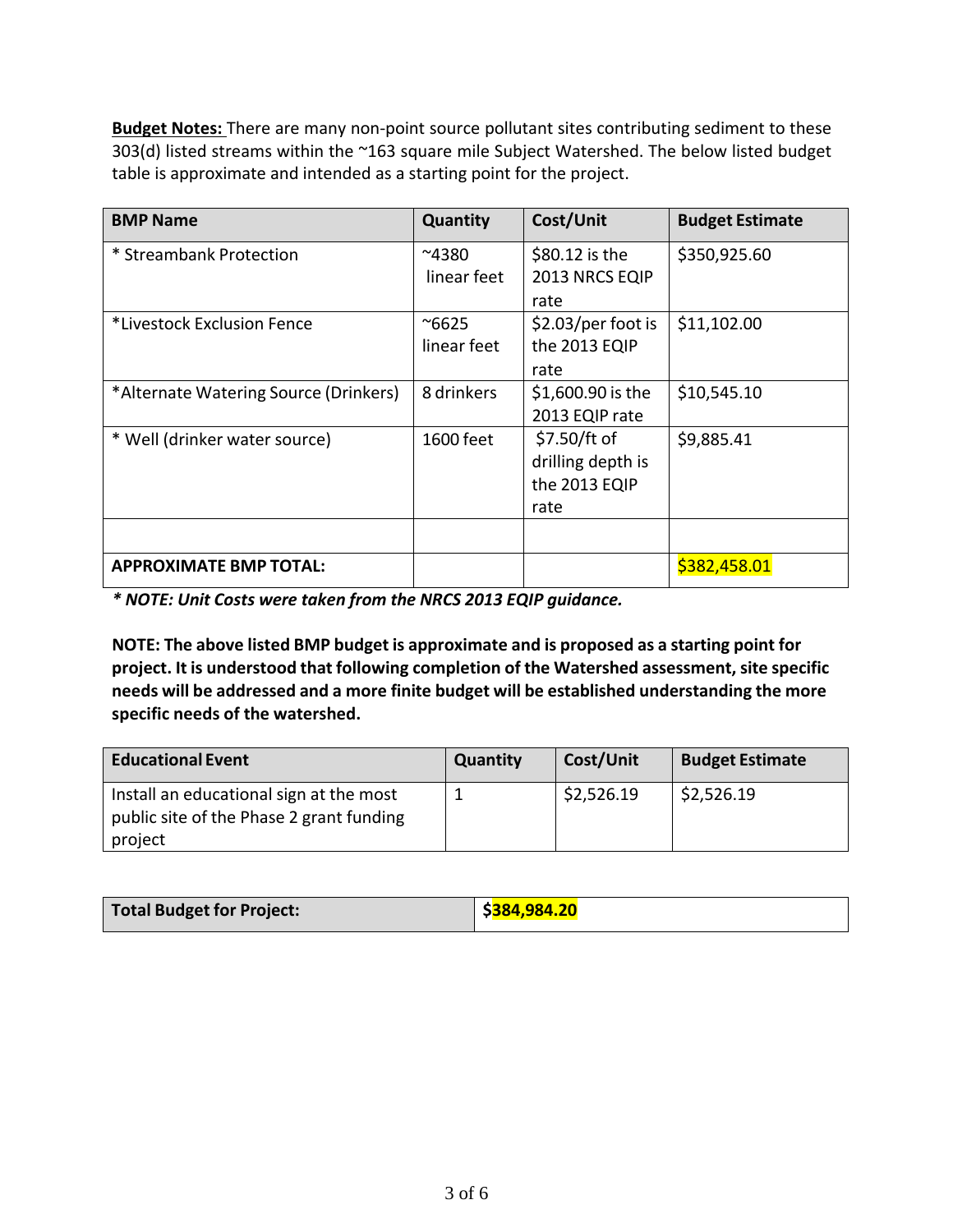### **Timeline, Tasks, and Measurable Milestones**

*Phase 2 grant dollars will immediately be put to work on the ground in the Roan Creek watershed to enable BMP implementation. Multiple landowners have contacted BFEC during/since the closing of the Phase 1 Roan Creek grant ‐ these landowners will be priority sites if/when Phase 2 dollars come available. Tasks highlighted in bold below are measurable milestones used by Appalachian RC&D and BFEC to measure success of NPS management measure implementation.*

| Month:          | Task:                                                                        |
|-----------------|------------------------------------------------------------------------------|
| $0-12$ Months - | Year 1 Project Implementation:                                               |
| $0-6$           | Appalachian RC&D Council landowner outreach dinner in Mountain City          |
| $0-6$           | Perform outreach to various other local public/private landowners in the     |
|                 | Watershed                                                                    |
| $0 - 12$        | Project Design and Permitting at the Johnson Co. and Central Baptist Project |
|                 | Site                                                                         |
| $0 - 12$        | Construct BMPs at the Johnson Co. and Central Baptist Project Sites          |
|                 | resulting in ~ 1600' In ft of Streambank Stabilization BMPs.                 |
| $0 - 12$        | Perform at least one community education event.                              |
| 12-24 Months-   | <b>Year 2 Project Implementation</b>                                         |
| $12 - 24$       | Execute permitting/design/BMP construction at the Corn Creek Project Site    |
|                 | resulting in ~400 In ft of Streambank Stabilization BMPs.                    |
| 12-24           | Identify additional Project Sites and continue landowner outreach in the     |
|                 | Watershed.                                                                   |
| 12-24           | Execute permitting/design/BMP construction at another Project Site(s)        |
|                 | resulting in at least ~1500 In ft of Streambank Stabilization BMPs.          |
| $12 - 24$       | Cattle exclusion from the streambank and alternate watering facilities shall |
|                 | be included in at least one project design.                                  |
| $12 - 24$       | Perform at least one community education event.                              |
| 24-36 Months-   | Year 3 Project Implementation                                                |
| 24-36           | Identify additional project sites for Streambank Stabilization BMPs.         |
| 24-36           | Execute permitting/design/BMP construction at Project Site(s) resulting in   |
|                 | 880 In ft of Streambank Stabilization BMPs                                   |
| 24-36           | Cattle exclusion from the streambank and alternate watering facilities shall |
|                 | be included in at least two project designs.                                 |
| 24-36           | Perform at least one community education event.                              |
| 24-36           | Install educational sign at most visible project site.                       |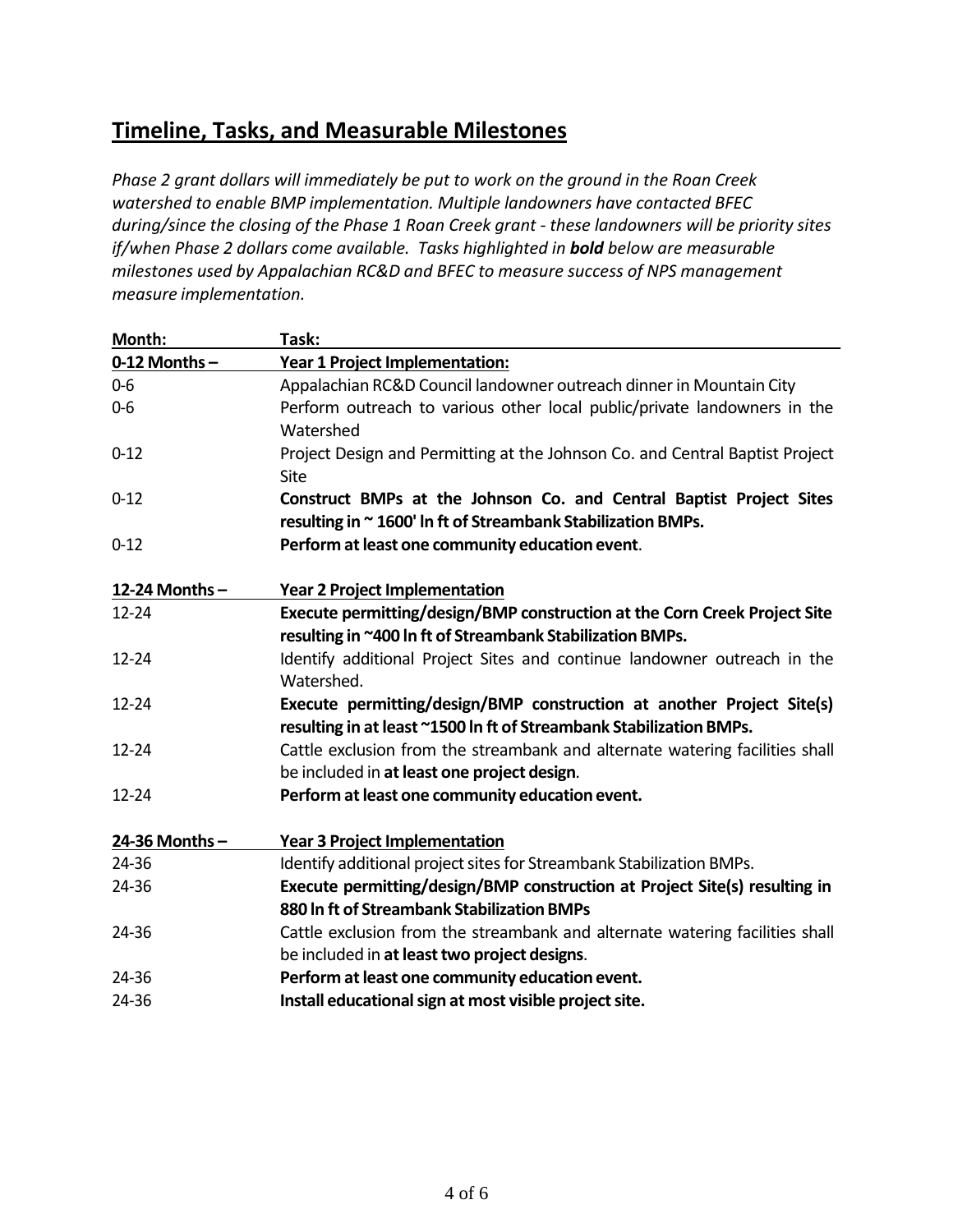# **Criteria to Assess Acheivment of Load Reduction Goals**

The previous section presents measureable milestones for the Phase 2 Roan Creek Restoration Project. Milestones that specifically addressing quantifiable reductions in sediment, nitrate‐ nitrite, and E. coli export to Roan Creek waterbodies are linear ft of streambank stabilization BMPs (decreased streambank lateral recession rate, pasture to forest conversion), heads (#) of cattle excluded from streams, and cattle waste management measures(filter strips, manure management areas). The success of NPS management at project sites, and for the overall project grant, can be assessed relative to the actual and percent reductions in pollutant export due to those BMP milestones.

The TMDL for siltation and/or habitat alteration in the Watauga River Watershed (HUC 06010103) reports current and target loading in lbs/acre/year specific to sub-watersheds. For the HUC-12 watersheds which contain potential project sites, Lower Roan ( $0103$ ) and Upper Roan (0102), the TMDL required load reductions are 82.4% and 87.6%, respectively. This unit, lbs/acre/year, is difficult to compare with the reporting unit from the BANCS method used to assess streambank erosion and sediment loading estimates associated with streambank stabilization BMPs, reported in tons/ft streambank/yr. On a per foot basis, stabilization measures in the Roan Creek basin may result in reductions ranging from approximately 0.02 tons/ft/yr to 2 tons/ft/yr based on bank height and erosion potential. However, this value is hard to translate into per acre reductions since a range of land areas may be contributing to erosion from specific sites. For this specific watershed plan, the following criteria shall be used to assess achievement of sediment load reduction goals presented in the approved TMDL: an **80% load reduction criteria, in‐line with the TDL required load reduction, for streambank sediment export** as estimated using the BANCS method. In order to assess whether project may meet this criteria or has met this criteria, the BANCS method will be performed pre‐ and post‐ BMP implementation.

The TMDL for E. Coli in the Watauga River Watershed (HUC 06010103) presents a Pollutant Load Reduction Goal (PLRG) for Lower and Upper Roan Creek at 67.6% and 51.3%, respectively, including reductions from WWTP, NPDES point sources, and NPS. However, it becomes quite difficult and beyond the scope of this contract to determine the impact cattle removal (per head) on the reduction of E. coli levels in waterways. Therefore, we will use fulfillment of our annual measurable milestones as criteria for success in addressing this parameter, i.e. a minimum of one cattle exclusion project per annual cycle (Years 2 and 3).

Currently, no TMDL for nitrate‐nitrite has been developed for the Watauga River Watershed (HUC 06010103). Thus, PLRGs remain ambiguous. To address nitrate‐nitrite reduction in Phase I, and subsequently Phase II of the Project, a riparian buffer which serves as a filter strip BMP, is required in any cost‐share assistance agreement which provides streambank stabilization and/or cattle exclusion and watering facility.